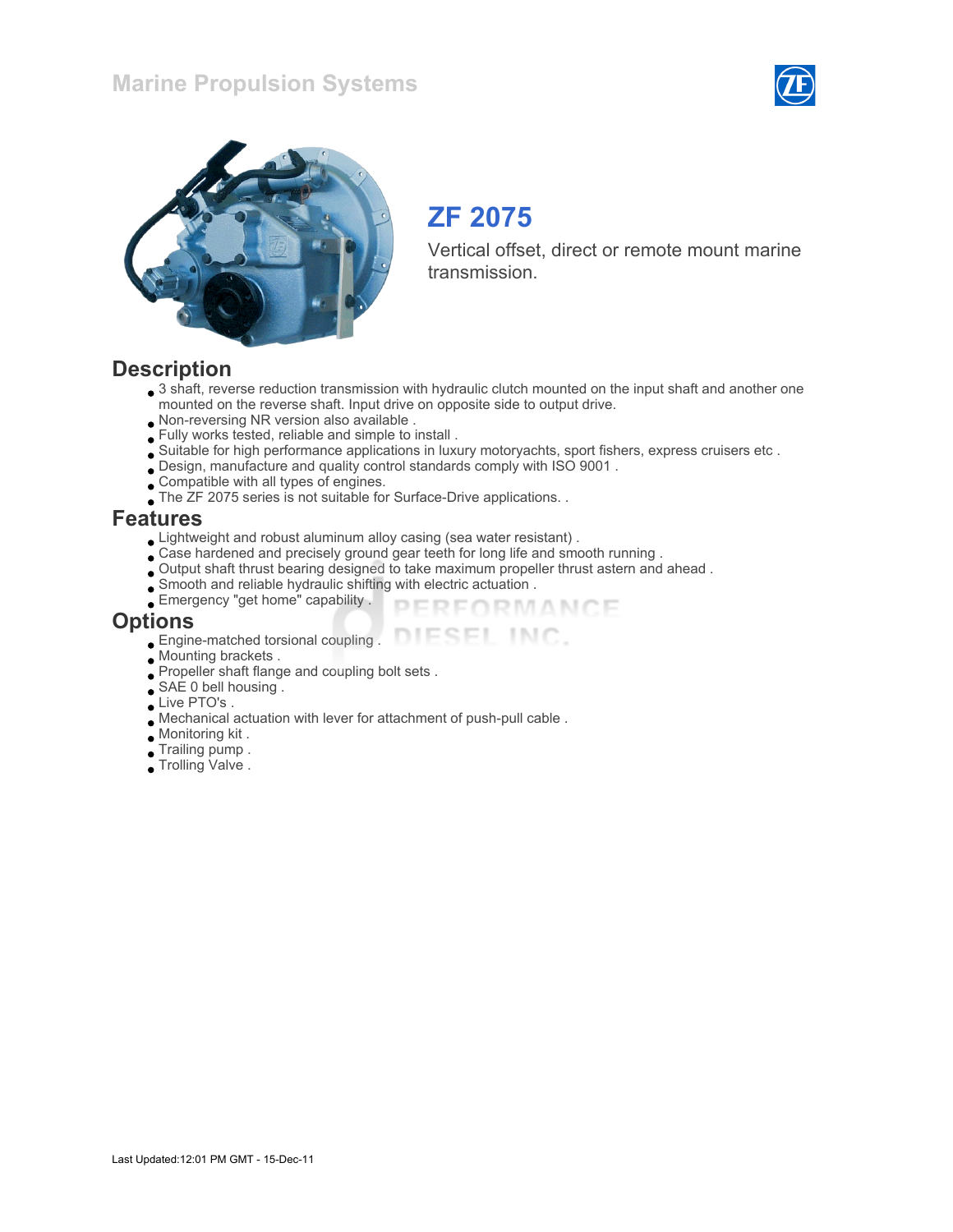

## Pleasure Duty

| <b>RATIOS</b>                                                                                             | MAX.     | <b>TORQUE</b> | POWER/RPM                                        |    | <b>INPUT POWER CAPACITY</b> |    |    |    |    |    | MAX.<br><b>RPM</b> |
|-----------------------------------------------------------------------------------------------------------|----------|---------------|--------------------------------------------------|----|-----------------------------|----|----|----|----|----|--------------------|
|                                                                                                           | Nm       | ftlb          | <b>kW</b>                                        | hp | <b>kW</b>                   | hp | kW | hp | kW | hp |                    |
|                                                                                                           | 2100 rpm |               | 2300 rpm                                         |    | 2450 rpm                    |    |    |    |    |    |                    |
| $ 1.086^*$ , 1.250 $^*$ , 1.350 $^*$ , 1.436 $^*$ ,<br>1.500, 1.639*, 1.765*, 2.032,<br>$2.276^*$ , 2.519 | 5587     | 4121          | 0.5850 0.7845 1229  1648  1346  1804  1433  1922 |    |                             |    |    |    |    |    | 2450               |

\* Special Order Ratio.

The ZF 2070 ZF 2075 and ZF 305-2 Series are not suitable for Surface-Drive applications.

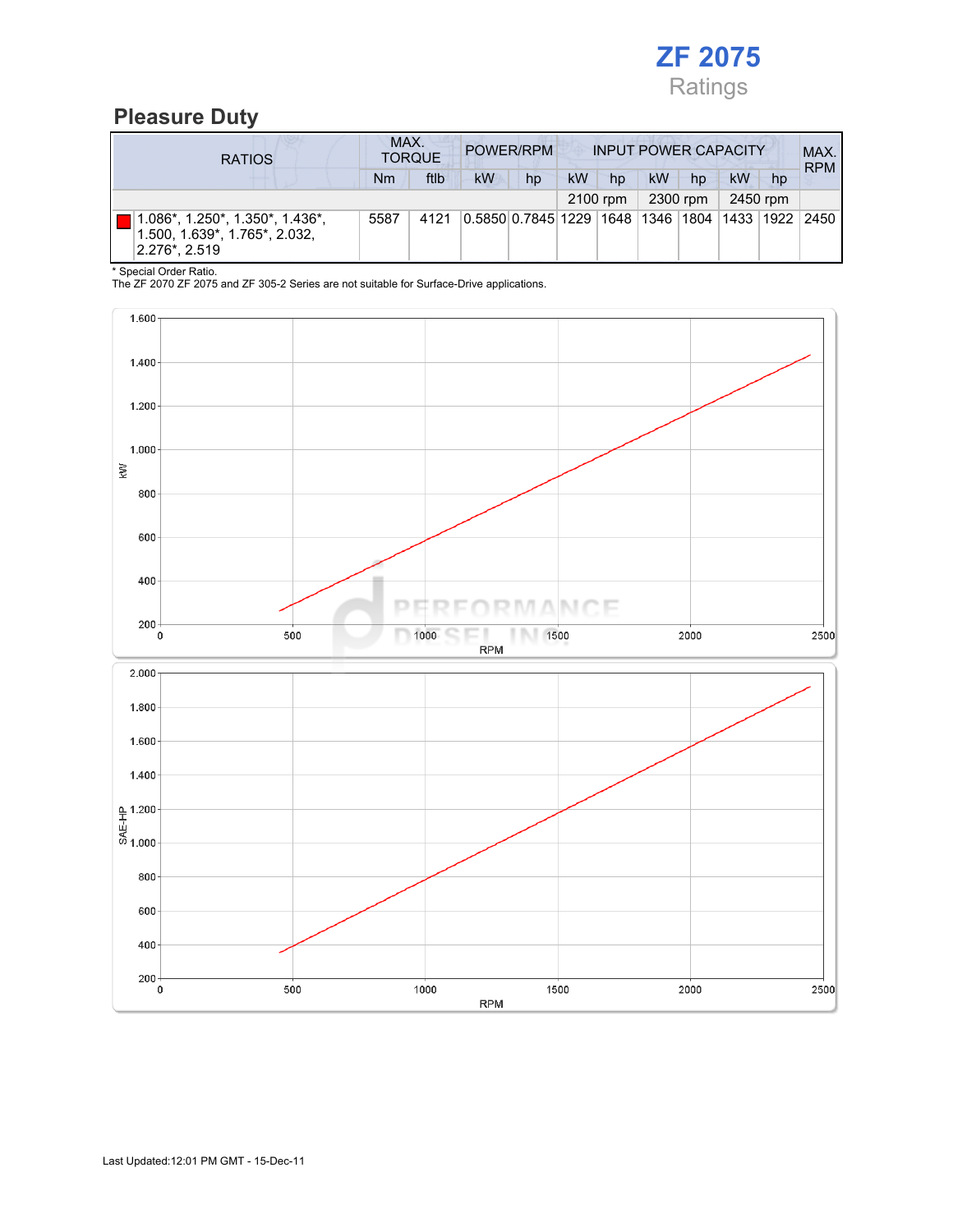# ZF 2075 **Dimensions**

Œ



| mm (inches) |    |                |    |                |                            |  |  |                                                                                                              |           |  |  |
|-------------|----|----------------|----|----------------|----------------------------|--|--|--------------------------------------------------------------------------------------------------------------|-----------|--|--|
|             | В1 | B <sub>2</sub> | H1 | H <sub>2</sub> |                            |  |  | L3                                                                                                           | Bell Hsq. |  |  |
|             |    |                |    |                |                            |  |  | 20 (8.66) 320 (12.6) 320 (12.6) 320 (12.6) 320 (8.00) 515 (20.3) 595 (23.4) 421 (16.6) 115 (4.53) 115 (4.53) |           |  |  |
|             |    | Weight kg (lb) |    |                | Oil Capacity Litre (US qt) |  |  |                                                                                                              |           |  |  |
|             |    | 342 (752)      |    |                | 21.0(22.3)                 |  |  |                                                                                                              |           |  |  |
|             |    |                |    |                |                            |  |  |                                                                                                              |           |  |  |

### SAE Bell Housing Dimensions

|         |    |  |                                                   |  |    |  | <b>Bolt Holes</b> |          |  |  |
|---------|----|--|---------------------------------------------------|--|----|--|-------------------|----------|--|--|
| SAE No. |    |  |                                                   |  |    |  |                   | Diameter |  |  |
|         | mm |  | mm                                                |  | mm |  | No.               | mm       |  |  |
|         |    |  | 647.7 25.5 679.45 26.75 711.2 28.0 16 13.49 17/32 |  |    |  |                   |          |  |  |

## Output Coupling Dimensions

|    |  |  |  |                                                         |    | <b>Bolt Holes</b> |     |              |      |
|----|--|--|--|---------------------------------------------------------|----|-------------------|-----|--------------|------|
|    |  |  |  |                                                         |    |                   | No. | Diameter (E) |      |
| mm |  |  |  | in mm in mm in                                          | mm |                   |     | mm           |      |
|    |  |  |  | 185   7.28   156   6.12   120   4.72   18.0   0.71   12 |    |                   |     | 18.2         | 0.72 |